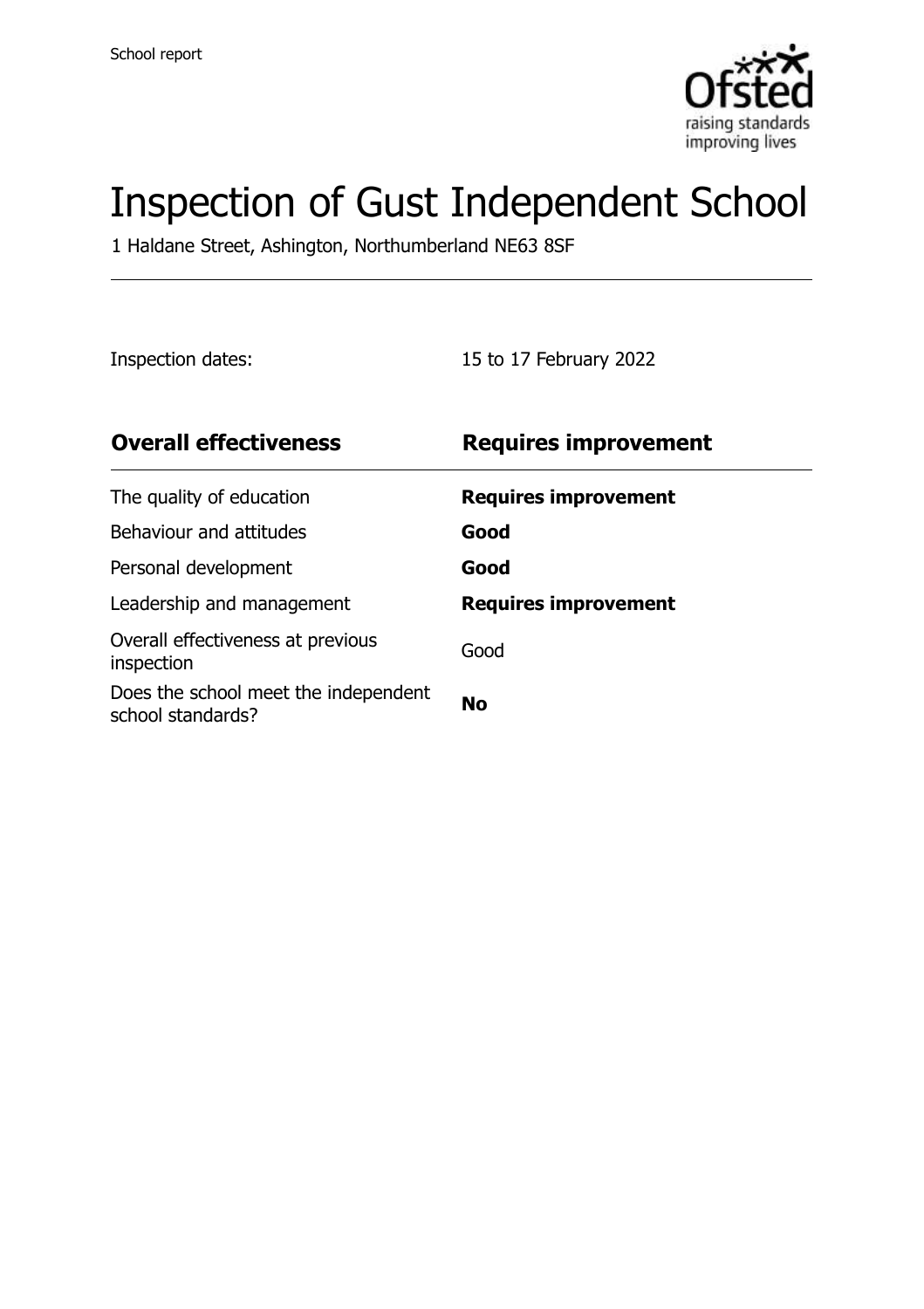

## **What is it like to attend this school?**

Pupils say they enjoy coming to this small school. They feel safe. One pupil commented, 'This school helps me a lot because staff give me time to think in class, and this makes me less anxious.' This reflects pupils' appreciation of the care and support given by staff.

Pupils behave well in school. Pupils say bullying is not a problem 'because we are friends and understand each other's problems and needs'. Pupils say staff are always available if they have any concerns. Older pupils say that it is important to work hard even when you feel anxious that you might not get it right. Pupils say that staff never give up on them. Pupils feel they achieve beyond their expectations as the staff have such belief in them.

School leaders make sure every pupil has an individual timetable. However, leaders do not ensure all subjects taught are covered in as much detail as they should be. This means it is not possible for pupils who are able to study for exams to do so in some subject areas. This shows that leaders do not always have sufficient ambition for a small number of more able pupils.

#### **What does the school do well and what does it need to do better?**

Leaders have a clear vision for the school. They understand pupils' social, emotional and mental health (SEMH) needs. They know how to support them when in crisis. Pupils behave calmly inside and outside the classroom despite their very high levels of need.

Leaders have designed a curriculum that gives pupils the experience of a broad range of subjects. The mathematics, English and personal, social and health education (PSHE) curriculums help pupils to achieve well. Vocational subjects such as hair and beauty, construction and motor vehicle maintenance are also sequenced effectively. This helps pupils build secure knowledge.

However, leaders have been too slow to make necessary curriculum changes. Not all subject areas are sequenced effectively to help pupils retain knowledge. For example, subjects such as geography, history and art are often taught as 'one-off' lessons or linked to a topic area. When this happens, pupils are not able to build on previous learning and do not acquire the knowledge and skills they should. Some pupils recognise this and comment that they would like to study more subjects and be able to sit examinations in them where possible. This approach also reduces older pupils' access to some career choices as they miss out on crucial subject content. Some subjects are at an early stage of development. Science will be taught as a single subject next term, and history and geography from next year.

Staff who teach primary-age pupils know that reading is a priority. The reading curriculum ensures that most pupils are able to read fluently. Pupils often start school with limited knowledge of letter sounds. Phonics is taught regularly, and the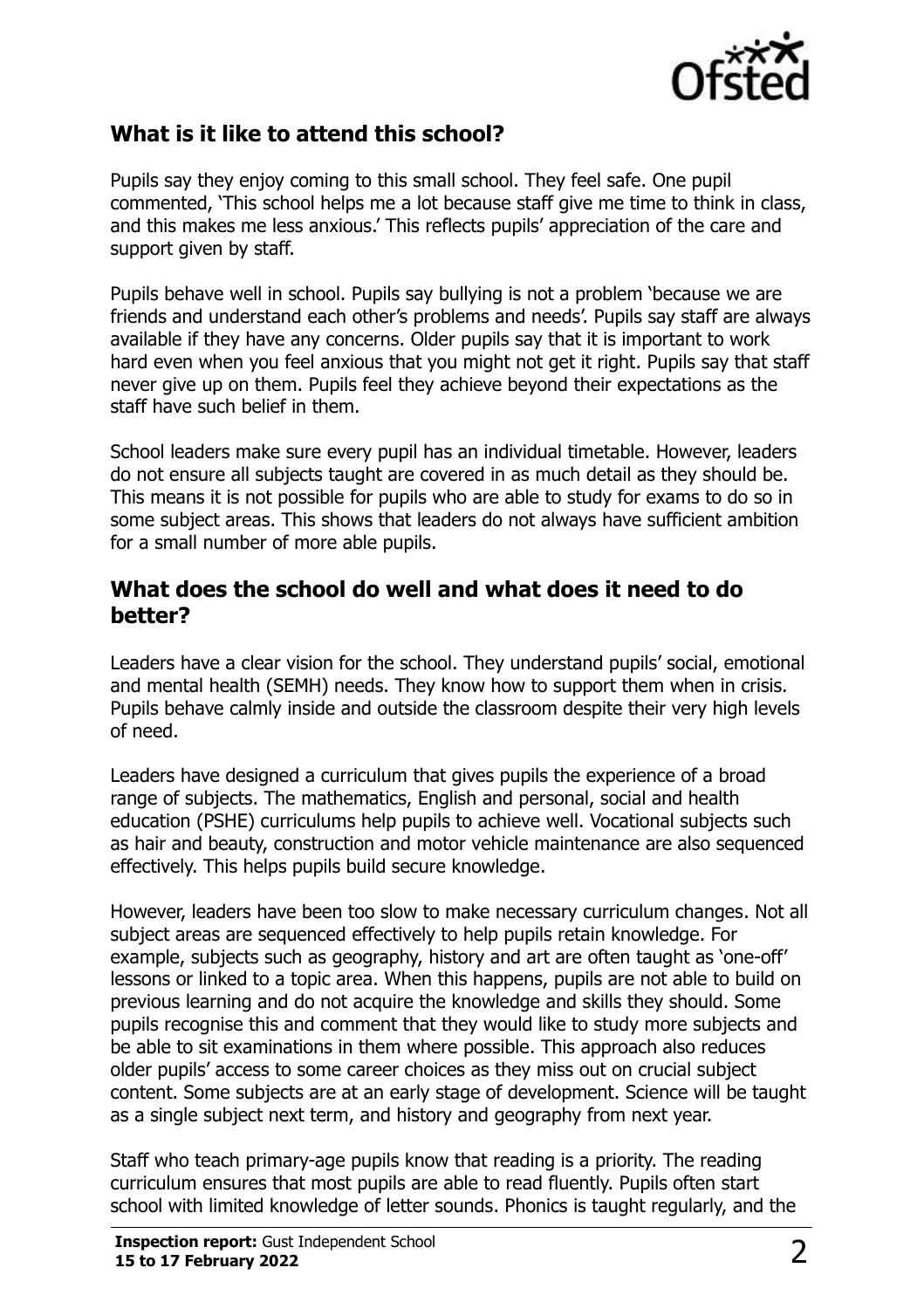

curriculum is closely tailored to pupils' knowledge. Pupils are starting to develop a love of reading. However, other areas of the curriculum for primary-age pupils are not as strong. Pupils who are able to are not securing the knowledge they need to successfully move back into mainstream education.

The majority of pupils have additional needs other than SEMH. Some pupils find being with others difficult to cope with. As a result, leaders make sure that pupils benefit from a range of experiences. Activities such as badminton, swimming, cycling and forest school have helped pupils to develop self-confidence and selfesteem. They also help pupils build relationships with their peers.

Leaders make sure that careers guidance is of high quality. An independent careers adviser works with the pupils. This has helped pupils to aspire to a range of possible careers, including becoming a financial adviser or training as a gamekeeper.

Pupils talk openly about the impact of the school's relationships and sex education programme. Pupils say, 'Staff have taught us how to recognise red flags in relationships.' The curriculum is helping pupils develop an understanding of positive relationships and how to stay safe.

Leaders make sure that pupils develop an understanding of diversity, difference and respect. Leaders are aware of the need to provide pupils with real-life learning experiences. Activities that are part of the wider curriculum support pupils' personal development. For example, pupils now visit the library and recognise this as a public building which they enter respectfully and treat their library books with care.

The proprietor and the newly formed board offer challenge and support to senior leaders. However, not all of the independent school standards were met at the time of the inspection. The recording of accidents was not undertaken diligently. Some incident records were incomplete. The numbering of incidents was not consistent, and it appeared that staff other than those who were first-aid trained administered first aid and signed accident sheets.

Leaders have created a caring, nurturing environment. Staff's and pupils' well-being is a priority for leaders. They make sure that everyone is listened to, and that all opinions are valued.

## **Safeguarding**

The arrangements for safeguarding are effective.

All staff know how to log an incident and spot signs of concern. Record-keeping is detailed. It includes precise notes and demonstrates how appropriate actions are taken to resolve issues. Referrals to other agencies are carried out when appropriate. Strong links with the early help team are in place.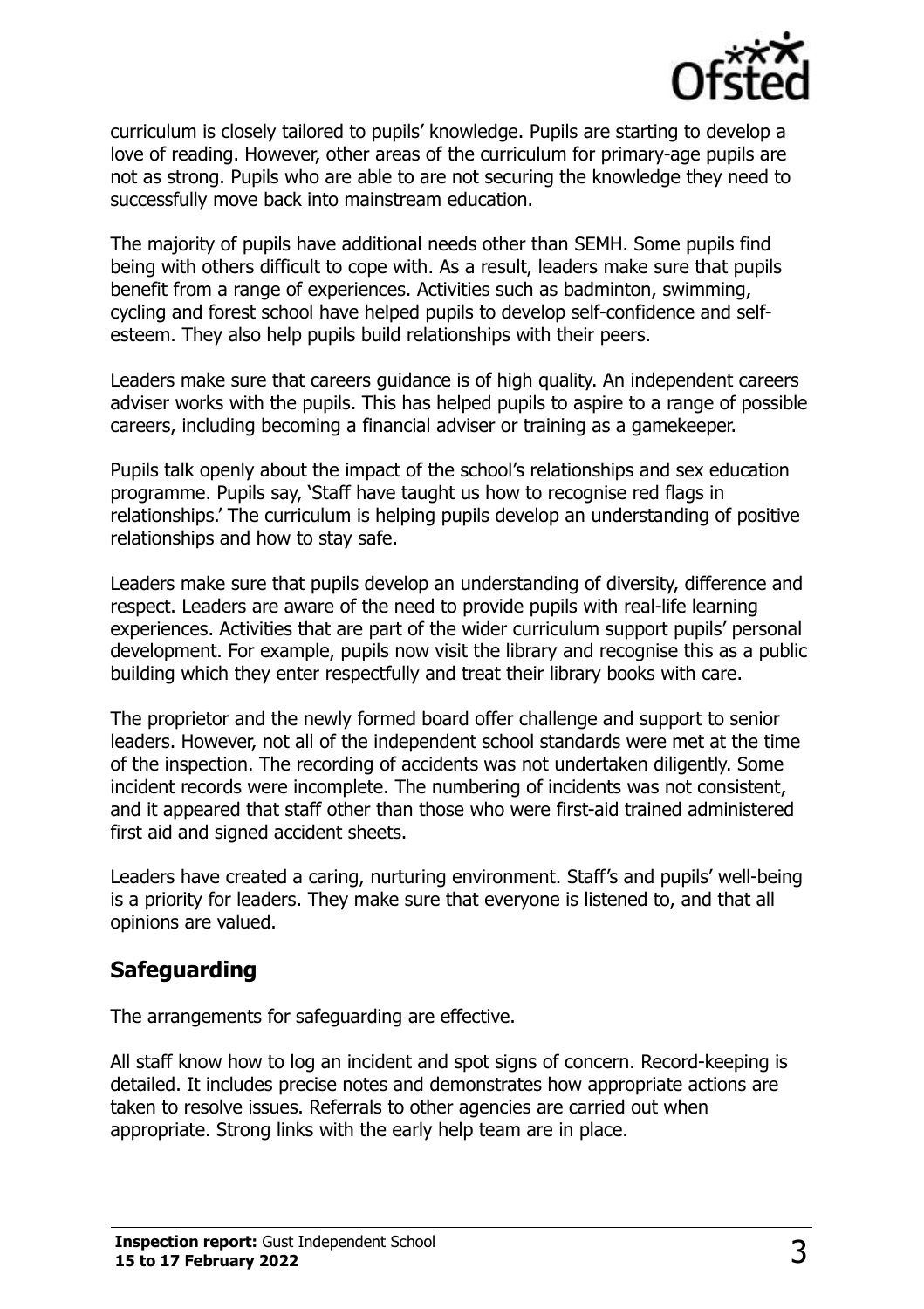

The school's PSHE curriculum enables pupils to learn how to keep safe both inside and outside school. For example, pupils are taught how to keep safe online and know not to give out personal details when using the internet.

## **What does the school need to do to improve?**

- The curriculum is not designed effectively. In too many subjects, there are gaps in knowledge content. This means that pupils are not acquiring the knowledge base they should. Expectations for pupils are not always high enough. Leaders need to continue to review the curriculum and ensure that specific knowledge content is sequenced successfully.
- Primary-age pupils who are able to are not sufficiently well prepared to return to mainstream schools. The curriculum does not currently equip them with the knowledge they require to reintegrate successfully. Leaders need to ensure that an appropriate curriculum is in place so that those pupils who are ready to can access mainstream education.
- The quality of recording of first-aid incidents is not sufficiently robust. Not all incidents are recorded fully and oversight by leaders is not sufficiently vigilant. This has led to a dip in standards in the accuracy of incidents recorded. Training for staff on how to record first-aid incidents needs to be implemented as a matter of urgency. Also, a system for monitoring the quality of recording incidents needs to be put in place as soon as possible.

#### **How can I feed back my views?**

You can use [Ofsted Parent View](http://parentview.ofsted.gov.uk/) to give Ofsted your opinion on your child's school, or to find out what other parents and carers think. We use information from Ofsted Parent View when deciding which schools to inspect, when to inspect them and as part of their inspection.

The Department for Education has further quidance on how to complain about a school.

If you are the provider and you are not happy with the inspection or the report, you can [complain to Ofsted.](http://www.gov.uk/complain-ofsted-report)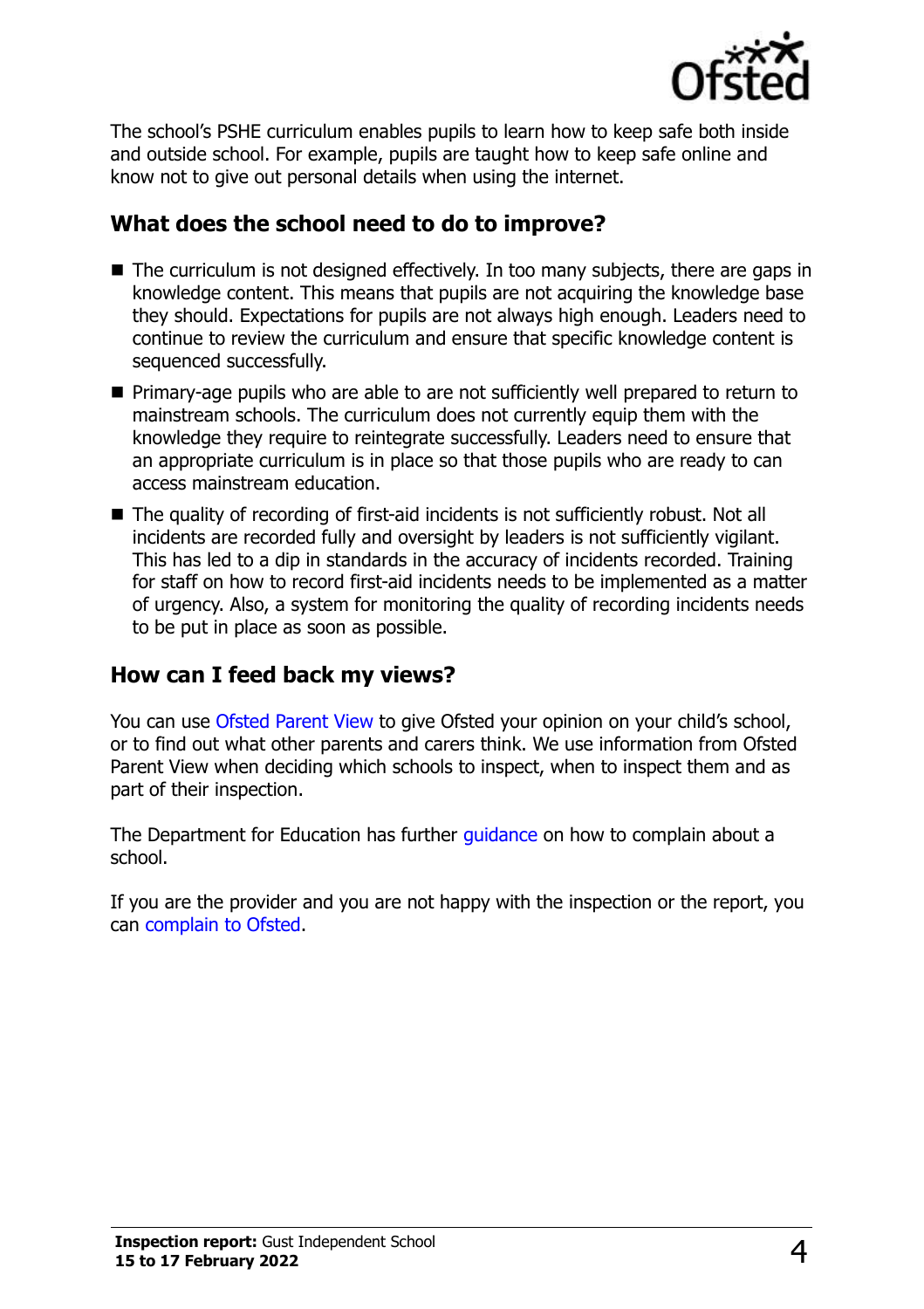

## **School details**

| Unique reference number             | 137385                           |
|-------------------------------------|----------------------------------|
| <b>DfE registration number</b>      | 929/6002                         |
| <b>Local authority</b>              | Northumberland                   |
| <b>Inspection number</b>            | 10212948                         |
| <b>Type of school</b>               | Other independent special school |
| <b>School category</b>              | Independent school               |
| Age range of pupils                 | 6 to 17                          |
| <b>Gender of pupils</b>             | Mixed                            |
| Number of pupils on the school roll | 33                               |
| <b>Number of part-time pupils</b>   | 0                                |
| <b>Proprietor</b>                   | <b>Philip Gallagher</b>          |
| <b>Headteacher</b>                  | Karen Gibb                       |
| <b>Annual fees (day pupils)</b>     | £20,000 to £40,000               |
| <b>Telephone number</b>             | 01670 850943                     |
| Website                             | www.gustschool.com               |
| <b>Email address</b>                | info@gustschool.com              |
| Date of previous inspection         | 1 to 3 May 2018                  |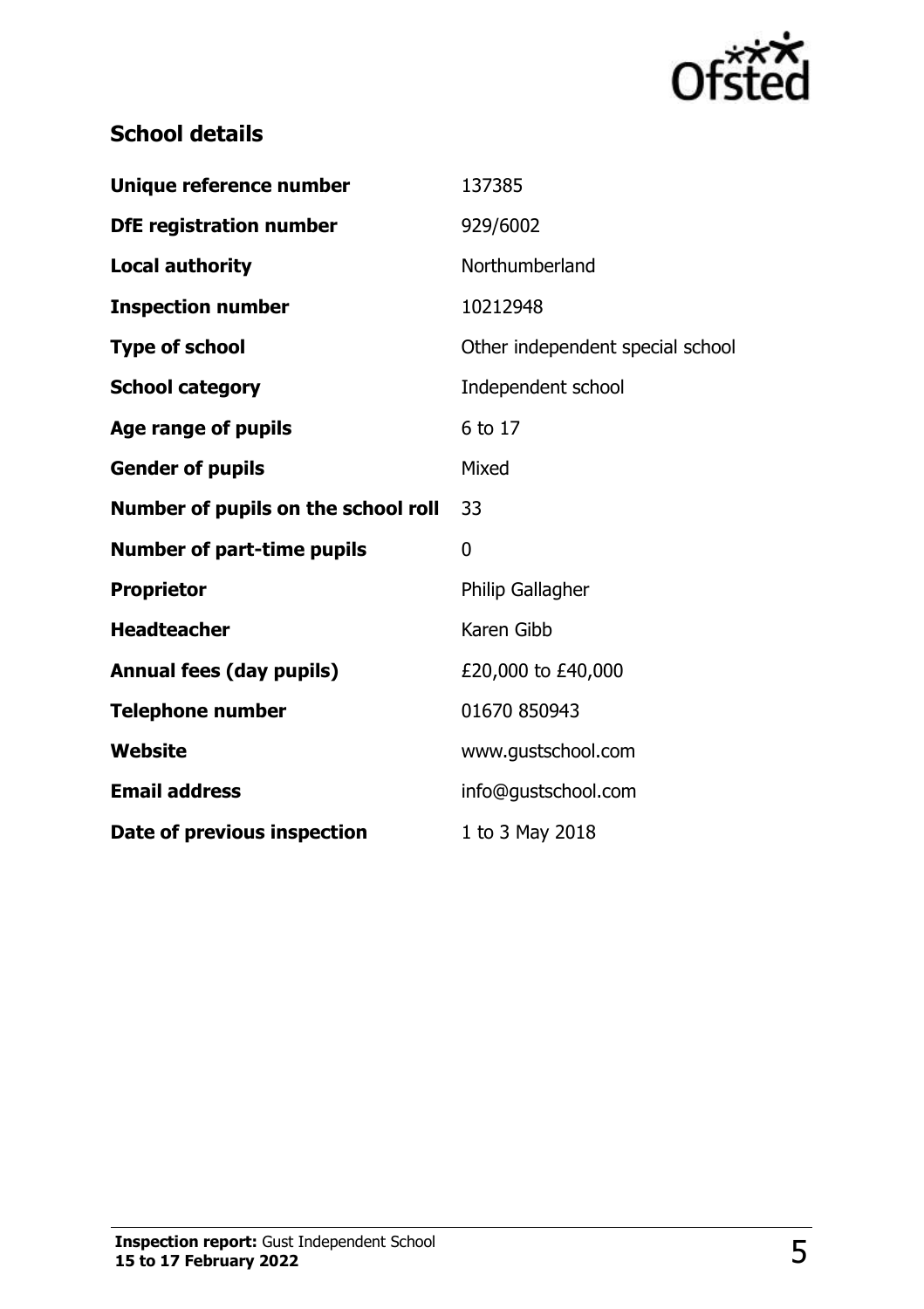

### **Information about this school**

- The school's last standard inspection took place in May 2018. An emergency inspection as the result of a complaint took place in April 2019. A monitoring visit took place in October 2020.
- The head of school became the headteacher in September 2021. The previous headteacher became the proprietor at the same time.
- The school does not use any alternative provision.
- Most pupils have an education, health and care plan. The school caters for pupils with SEMH and attention deficit hyperactivity disorder. There are also a number of pupils with an autism spectrum disorder. The school has section 41 approval from the Department for Education.

### **Information about this inspection**

Inspectors carried out this inspection under section 109(1) and (2) of the Education and Skills Act 2008. The purpose of the inspection is to advise the Secretary of State for Education about the school's suitability for continued registration as an independent school.

The school has failed to meet the independent school standards. These are the requirements of the schedule to the Education (Independent School Standards) Regulations 2014.

- Inspectors met with the headteacher, the deputy headteacher, the proprietor, subject leaders and class teachers.
- The lead inspector held telephone conversations with four parents.
- Inspectors carried out deep dives in mathematics, English, science and PSHE. For each deep dive, inspectors met with subject leaders, looked at the curriculum plans, visited a sample of lessons, spoke to teachers, spoke to pupils and looked at samples of pupils' work.
- Inspectors looked at the vocational curriculum, visiting classes in hair and beauty, motor mechanics and building skills. Curriculum plans and pupils' work were looked at in these subject areas.
- Inspectors looked at the single central record and spoke to leaders, teachers, governors and pupils about safeguarding. Inspectors carried out a tour of the school premises to check on the school's compliance with part 5 of the independent school standards.

#### **Inspection team**

Marian Thomas, lead inspector **Contact Constant** Ofsted Inspector

Garry Stout **Garry Stout Carry Stout Carry Stout Carry Stout Carry Stout Carry Stout Carry Stout Carry Stout Carry Stout Carry Stout Carry Stout Carry Stout Carry Stout Carry Stout Carry Stout**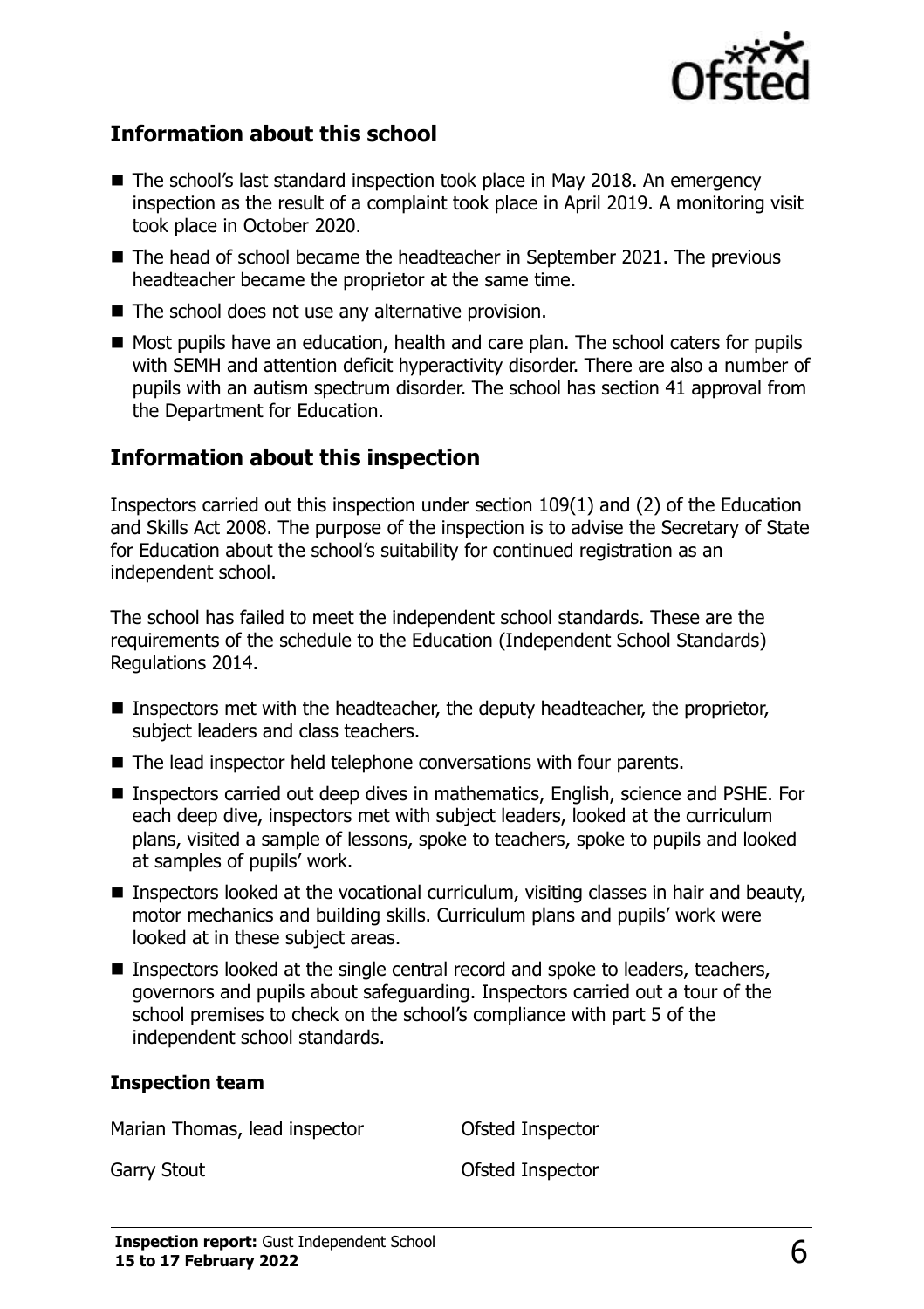

## **Annex. Compliance with regulatory requirements**

#### **The school failed to meet the following independent school standards**

#### **Part 3. Welfare, health and safety of pupils**

■ 13 The standard in this paragraph is met if the proprietor ensures that first aid is administered in a timely and competent manner by the drawing up and effective implementation of a written first aid policy.

#### **Part 6. Provision of information**

- 32(3) The information specified in this sub-paragraph is-
	- 32(3)(d) particulars of arrangements for meeting the standards contained in paragraphs 9, 10, 11 and 13.

#### **Part 8. Quality of leadership in and management of schools**

- $\blacksquare$  34(1) The standard about the quality of leadership and management is met if the proprietor ensures that persons with leadership and management responsibilities at the school-
	- 34(1)(a) demonstrate good skills and knowledge appropriate to their role so that the independent school standards are met consistently;
	- 34(1)(b) fulfil their responsibilities effectively so that the independent school standards are met consistently; and
	- $-$  34(1)(c) actively promote the well-being of pupils.